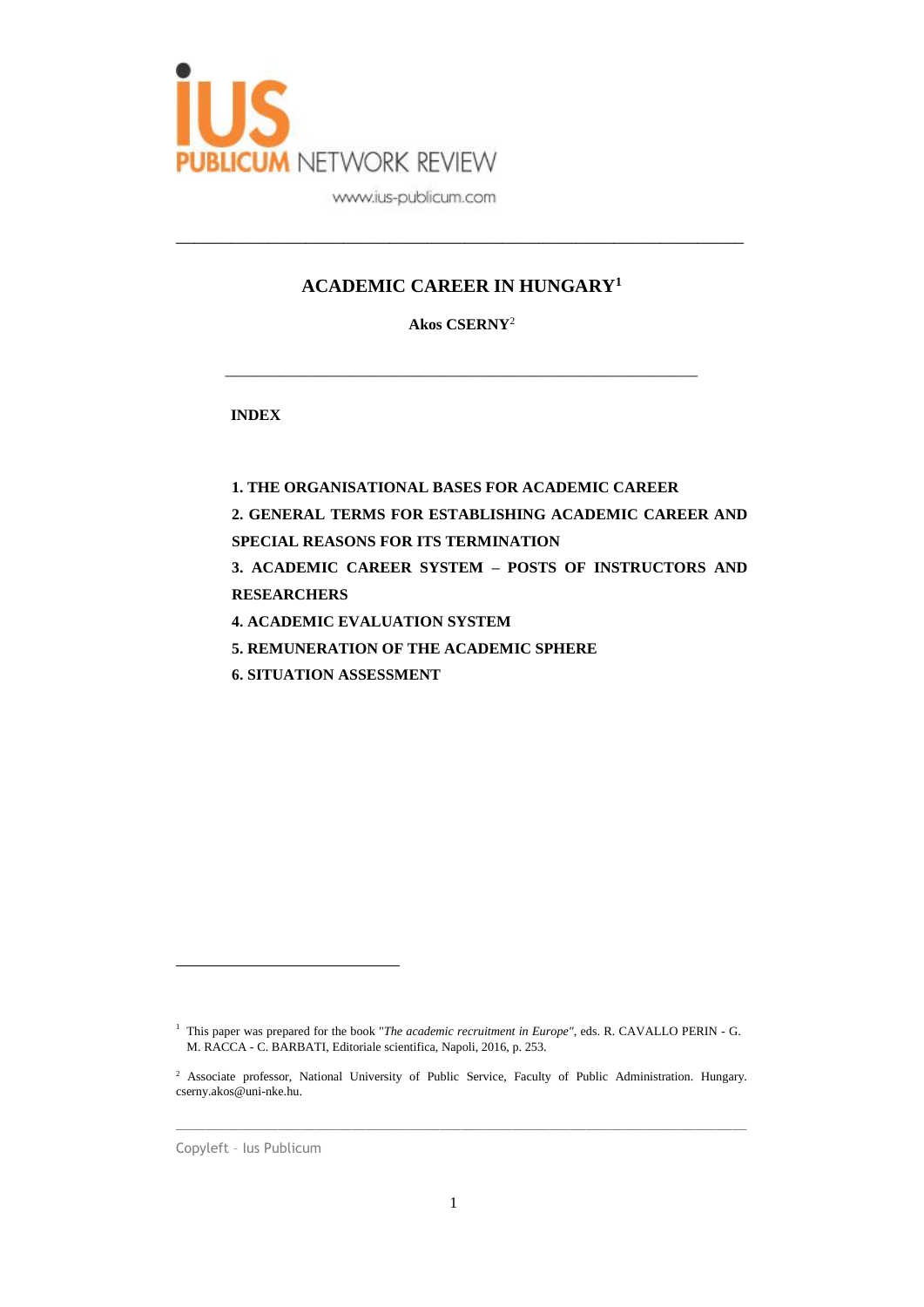

#### **1. THE ORGANISATIONAL BASES FOR ACADEMIC CAREER**

\_\_\_\_\_\_\_\_\_\_\_\_\_\_\_\_\_\_\_\_\_\_\_\_\_\_\_\_\_\_\_\_\_\_\_\_\_\_\_\_\_\_\_\_\_\_\_\_\_\_\_\_\_\_\_\_\_\_\_\_\_

1.1. The opportunity for academic career in Hungary is basically connected to the higher education system, however, while discussing this topic, the institutions organized outside the higher education system cannot be ignored. Regarding the latter primarily those public research centres dominate those ones which are related to the Hungarian Academy of Sciences<sup>3</sup>. The research network of the Academy – consisting of more than 40 institutions – operates by covering all fields of disciplines, and providing their employees with career and promotion opportunities. The basis of the operation of these institutions is primarily not the utilization of the scientific research work from educational aspect but the implementation of research activity connected to state goals. The relationship of the research institutes with the higher education sphere is rather intense, especially with regard to the employees' interoperability.

1.2. Regarding the content and methods of research and teaching, the higher education institutions are independent; their operation is regulated by the Act CCIV of 2011 on higher education (hereinafter referred to as Nftv.), which equally applies to the institutions maintained by the state, the church and private individuals.

 $\_$  ,  $\_$  ,  $\_$  ,  $\_$  ,  $\_$  ,  $\_$  ,  $\_$  ,  $\_$  ,  $\_$  ,  $\_$  ,  $\_$  ,  $\_$  ,  $\_$  ,  $\_$  ,  $\_$  ,  $\_$  ,  $\_$  ,  $\_$  ,  $\_$  ,  $\_$  ,  $\_$  ,  $\_$  ,  $\_$  ,  $\_$  ,  $\_$  ,  $\_$  ,  $\_$  ,  $\_$  ,  $\_$  ,  $\_$  ,  $\_$  ,  $\_$  ,  $\_$  ,  $\_$  ,  $\_$  ,  $\_$  ,  $\_$  ,

 $\overline{a}$ 

<sup>&</sup>lt;sup>3</sup> In Hungary the number and significance of the research institutes outside the universities maintained by the church can be ignored; the research institutes operated by private individuals or organisations, however, concentrate on a single, narrow spectrum of science; they are not relevant regarding academic career.

Copyleft – Ius Publicum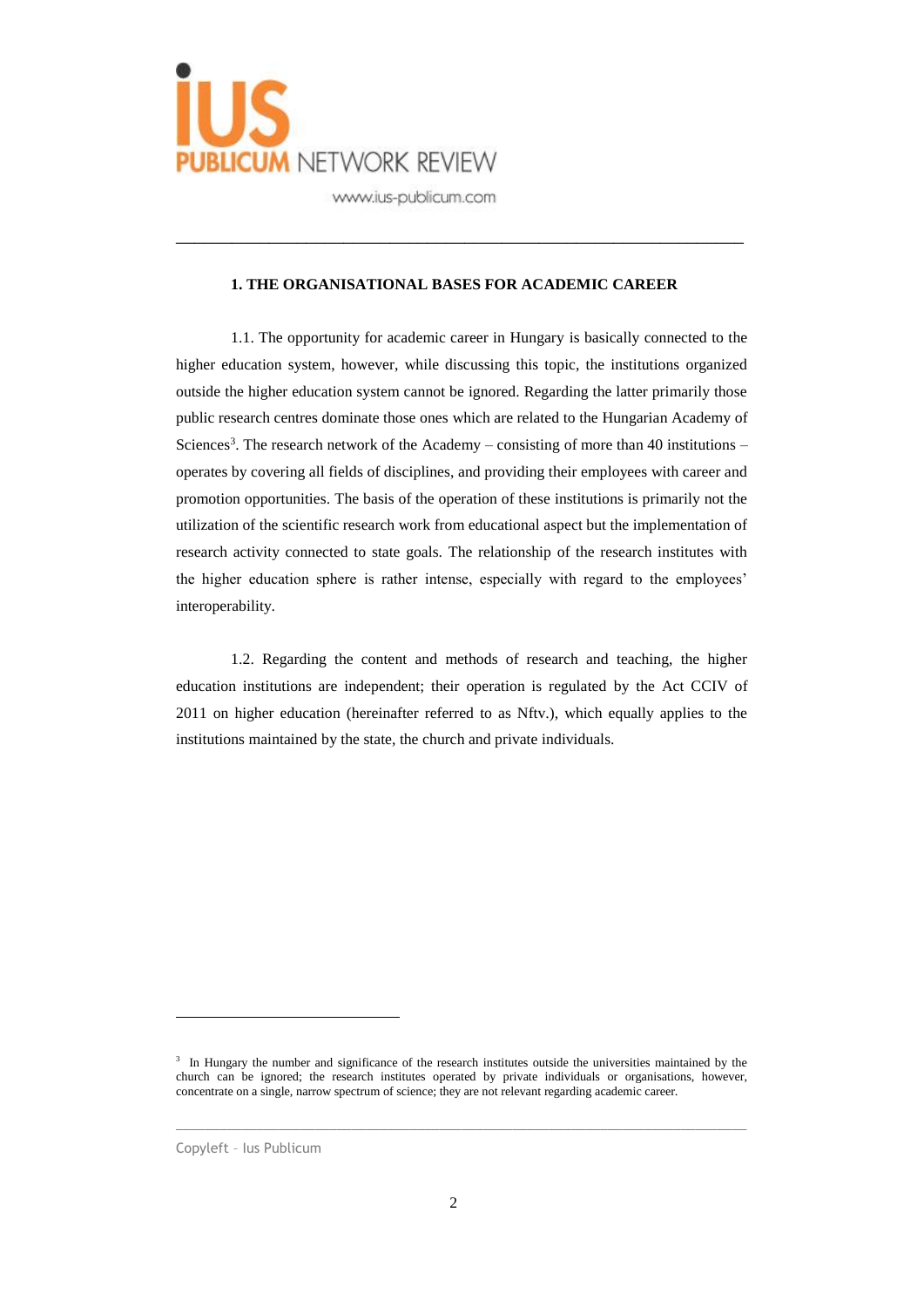

*Figure 1. The institutional composition according to maintainers of the Hungarian higher education 2016.*

\_\_\_\_\_\_\_\_\_\_\_\_\_\_\_\_\_\_\_\_\_\_\_\_\_\_\_\_\_\_\_\_\_\_\_\_\_\_\_\_\_\_\_\_\_\_\_\_\_\_\_\_\_\_\_\_\_\_\_\_\_



In Hungary 66 higher education institutes currently operate, whose basic tasks are education, scientific research, and creative artistic activity. Their number in the Hungarian regulation is not limited, nor is it in practice; accordingly, the establishment of an institution in line with the regulation can be initiated at any time; it is subject to adoption by Parliament. The criteria for the higher education institutional quality – among others – are the standing teaching-researching staff; these criteria are met if at least 60% of the instructors and researchers necessary for the basic activity are employed – in case of institutions not maintained by the state – or are public employees (not external lecturers) – in case of state institutions<sup>4</sup>. A Hungarian higher education institution can operate as a university or as a college. As for the instructor-researcher staff, the higher education institution is considered a university – in addition to meeting other requirements – if at least 60% of the instructors and researchers employed within the framework of an employment relationship, or in the status of public service employee have a doctoral degree. (This rate is 45% at the so called university of applied sciences.) Colleges in Hungary are higher

 $4$  Nftv. 7. $\S$  (1) (3).

 $\overline{a}$ 

Copyleft – Ius Publicum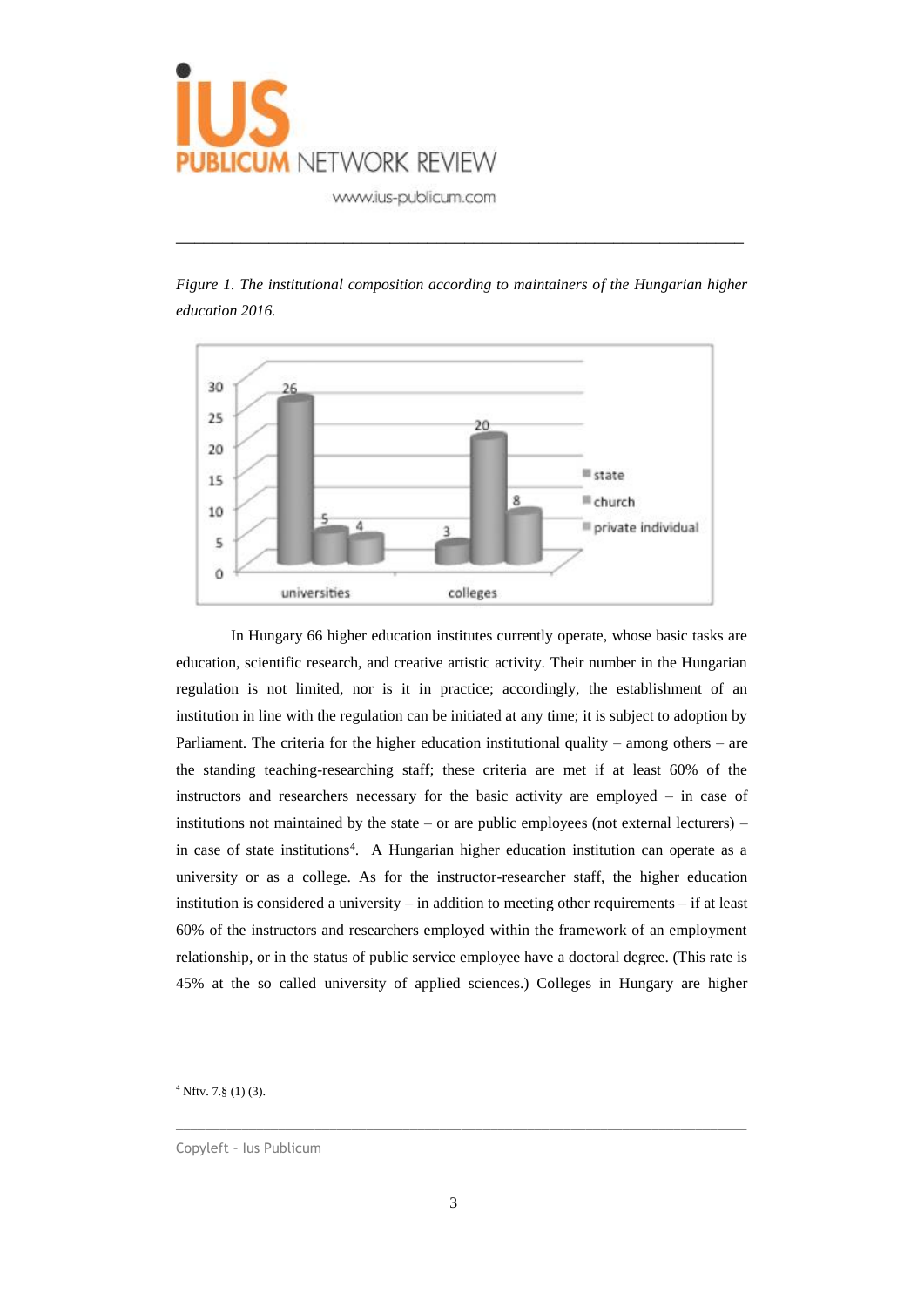

institutions of a more practice oriented type, where at least one-third of the instructors and researchers employed within the framework of an employment relationship, or in the status of public service employee shall have a doctoral degree<sup>5</sup>. Consequently in Hungary one of the indicators of the quality of higher education institution, and the academic career prospects therein – as it is also discussed in point  $3$  – are linked to the obtained doctoral degree.

\_\_\_\_\_\_\_\_\_\_\_\_\_\_\_\_\_\_\_\_\_\_\_\_\_\_\_\_\_\_\_\_\_\_\_\_\_\_\_\_\_\_\_\_\_\_\_\_\_\_\_\_\_\_\_\_\_\_\_\_\_

# **2. GENERAL TERMS FOR ESTABLISHING ACADEMIC CAREER AND SPECIAL REASONS FOR ITS TERMINATION**

2.1. Besides the exact legal conditions listed below the institution inviting applications may rather decide the regulations on filling in the scientific /instructor posts freely, which mostly apply to the candidate's relationship with educational, scientific and artistic fields, and to the criteria prescribed for, or expected in certain instructor-researcher scope (see point 3).

a) The general terms for employment in Hungarian higher education are that the candidate shall have a clear criminal record, not be under the scope of employment disqualification excluding activity, and shall have the degree and qualification prescribed by the higher education institution<sup>6</sup>.

b) Regarding those working in public higher education, and in the research network of the Hungarian Academy of Sciences – apart from those mentioned previously – Hungarian citizenship is a condition, or the person employed by the institution shall be an immigrant or resident having the right to move freely and the right to reside.

<sup>5</sup> Nftv. 9.§.

 $\overline{a}$ 

 $6$  Nftv. 21. $\S$  (5).

Copyleft – Ius Publicum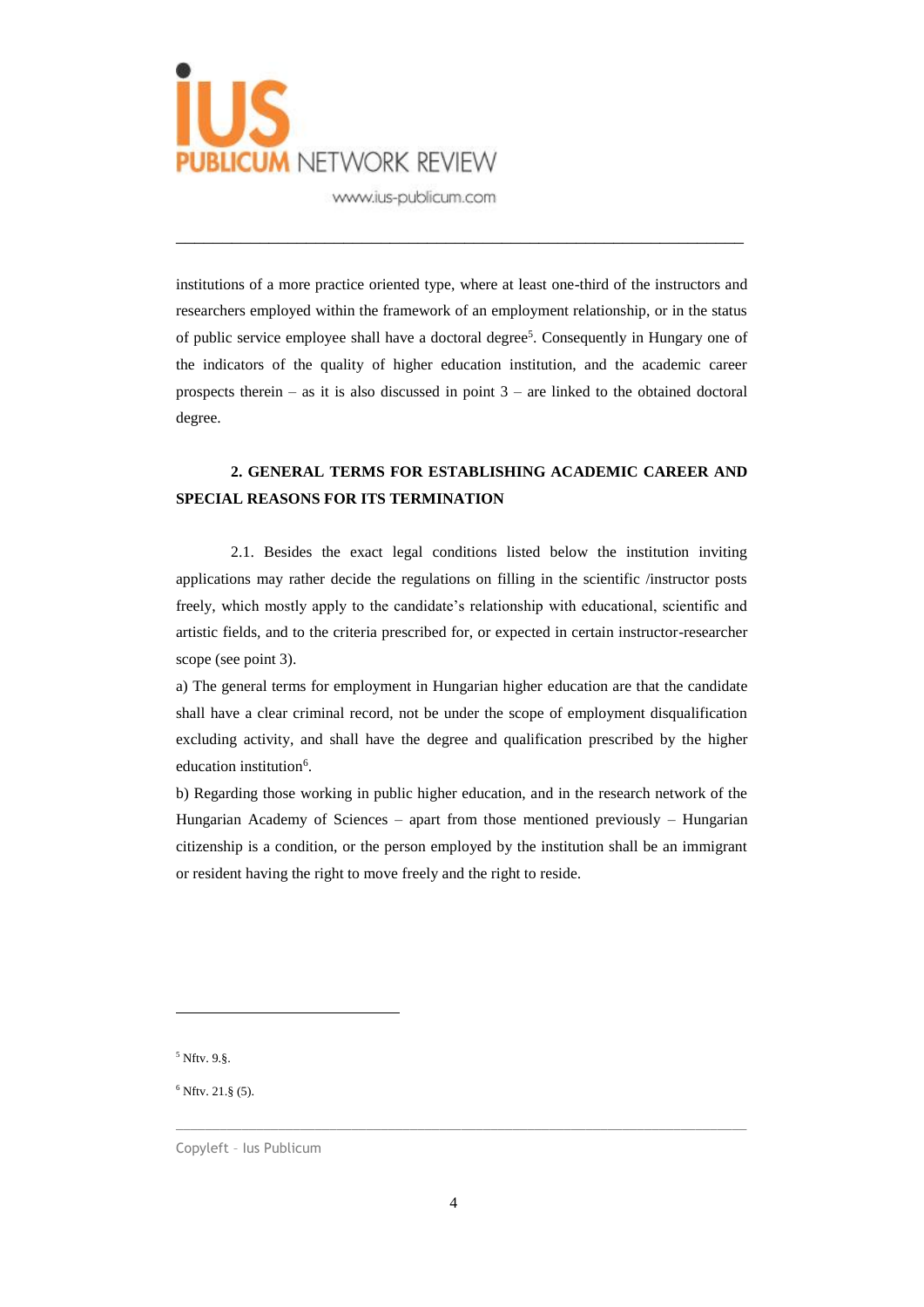

c) In public institutions it is also necessary that there is no prosecution against the applicant for any crime listed in the Act, or the applicant does not undergo coercive treatment due to having committed a crime therein defined<sup>7</sup>.

\_\_\_\_\_\_\_\_\_\_\_\_\_\_\_\_\_\_\_\_\_\_\_\_\_\_\_\_\_\_\_\_\_\_\_\_\_\_\_\_\_\_\_\_\_\_\_\_\_\_\_\_\_\_\_\_\_\_\_\_\_

2.2. The reasons for terminating, or ending an academic career – apart from the general termination of employment – are basically related to the changes that have, meanwhile, been made in the terms of creating the post. Apart from this:

a) in Hungary an instructor or a researcher can exclusively be employed until the age of seventy. Except for the master instructor, the instructor who has not obtained a doctoral degree within ten years of employment cannot be further employed<sup>8</sup>.

b) The leader of the higher education institution can terminate the employment if the instructor has not met the requirements defined by Nftv., in the employment standards and prescribed in the appointment document<sup>9</sup>. This may occur in practice if the instructor, according to his/her scope, has not performed his/her duty on keeping the courses on average of an academic year.

c) In Hungary an instructor may be employed by more institutions of higher education maintained by the state, the church or private individual (parallel employment) at the same time. The instructor can only be taken into consideration regarding the operational terms of the higher education institution (institutional accreditation) exclusively in one higher education institution indicated by him/her, independent from the fact that he/she is employed by more higher education institutions at the same time. Based on the institution

 $\_$  ,  $\_$  ,  $\_$  ,  $\_$  ,  $\_$  ,  $\_$  ,  $\_$  ,  $\_$  ,  $\_$  ,  $\_$  ,  $\_$  ,  $\_$  ,  $\_$  ,  $\_$  ,  $\_$  ,  $\_$  ,  $\_$  ,  $\_$  ,  $\_$  ,  $\_$  ,  $\_$  ,  $\_$  ,  $\_$  ,  $\_$  ,  $\_$  ,  $\_$  ,  $\_$  ,  $\_$  ,  $\_$  ,  $\_$  ,  $\_$  ,  $\_$  ,  $\_$  ,  $\_$  ,  $\_$  ,  $\_$  ,  $\_$  ,

 $\overline{a}$ 

<sup>7</sup> Act XXXIII of 1992 on the legal status of public employees amended several times (hereinafter referred to as Kjt.) 20.§ (2).

<sup>8</sup> Nftv. 31.§ (2).

 $9$  Nftv. 31. $\S$  (5).

Copyleft – Ius Publicum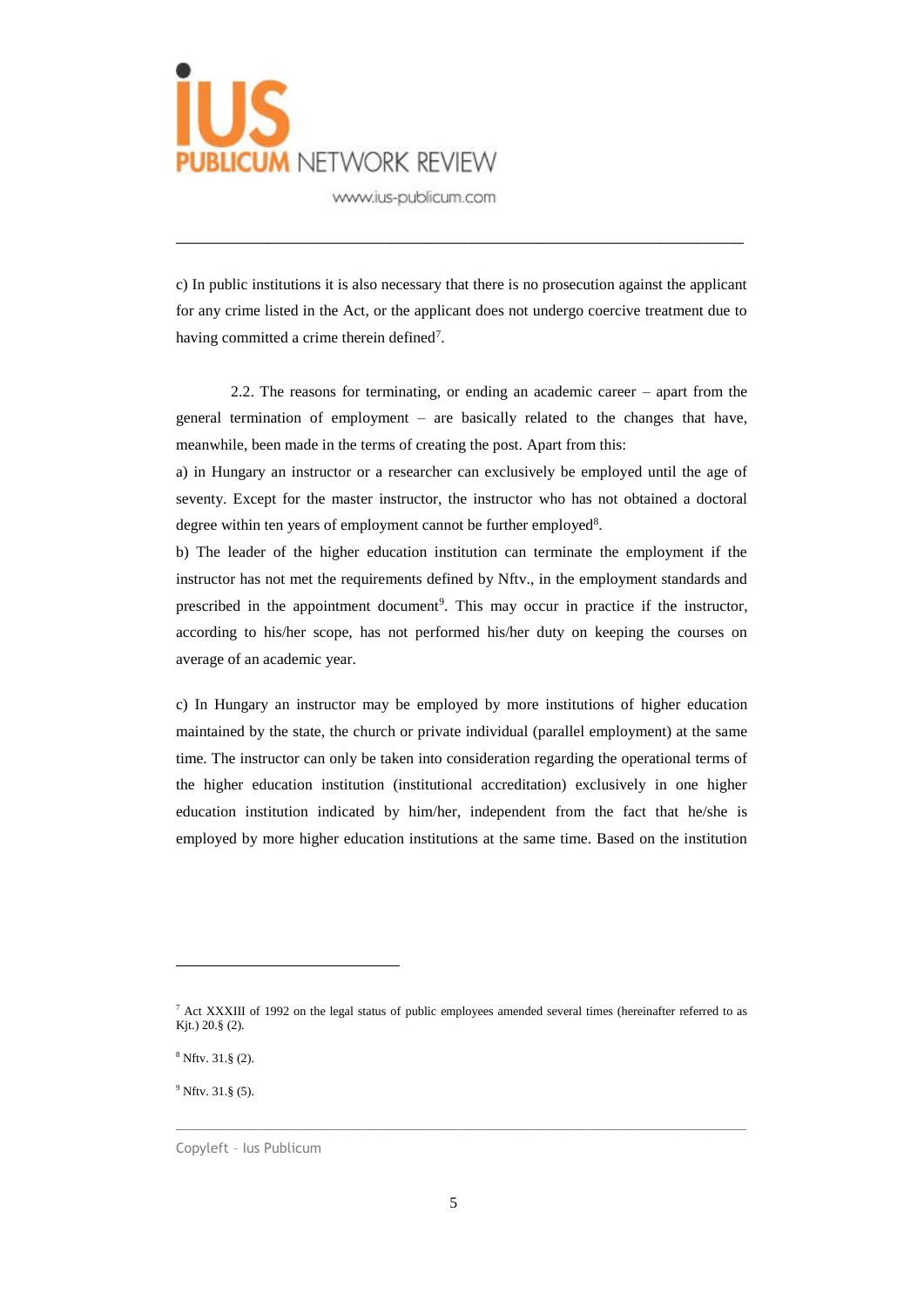

leader's decision the employment of the instructor who, on the basis of his/her statement, cannot be considered in the institutional accreditation procedure, can be terminated<sup>10</sup>.

\_\_\_\_\_\_\_\_\_\_\_\_\_\_\_\_\_\_\_\_\_\_\_\_\_\_\_\_\_\_\_\_\_\_\_\_\_\_\_\_\_\_\_\_\_\_\_\_\_\_\_\_\_\_\_\_\_\_\_\_\_

## **3. ACADEMIC CAREER SYSTEM – POSTS OF INSTRUCTORS AND RESEARCHERS**

In the Hungarian higher education institutions the tasks related to education are carried out by those employed in the post of instructor while for individual research tasks a post of scientific researcher can be established<sup>11</sup>. In spite of the separation of job titles the tasks of the instructors and researchers are in fact interlocked in the scientific life, since the instructors also carry out research tasks and the researchers participate in the teaching activity. The difference in practice lies in the rate of the prescribed teaching-research activity.

3.1. The posts of instructors that can be established in the Hungarian higher education institutions – both in those maintained by the state, private individuals and the church – by providing a career prospect are the followings: assistant lecturer, senior lecturer, college, or university associate professor, college, or university professor, and a new, special category the master instructor<sup>12</sup>. Regarding the number of instructor posts applied by the institutions there is no quota in the Hungarian tertiary system $13$ . This means that a higher education institution employs as many assistant lecturers, senior lecturers, college/university associate professors, college/university professors, and master instructors as necessary for carrying out its tasks as prescribed by the Nftv. and other regulations, and as many instructors as their remuneration is covered by the budget of the institution.

 $\overline{a}$ 

<sup>10</sup> Nftv. 31.§.

 $11$  Nftv. 24.8 (1).

 $12$  Nftv. 7. § (1).

<sup>&</sup>lt;sup>13</sup> Number of instructors in the Hungarian higher education was approximately 15.000, in 2014.

Copyleft – Ius Publicum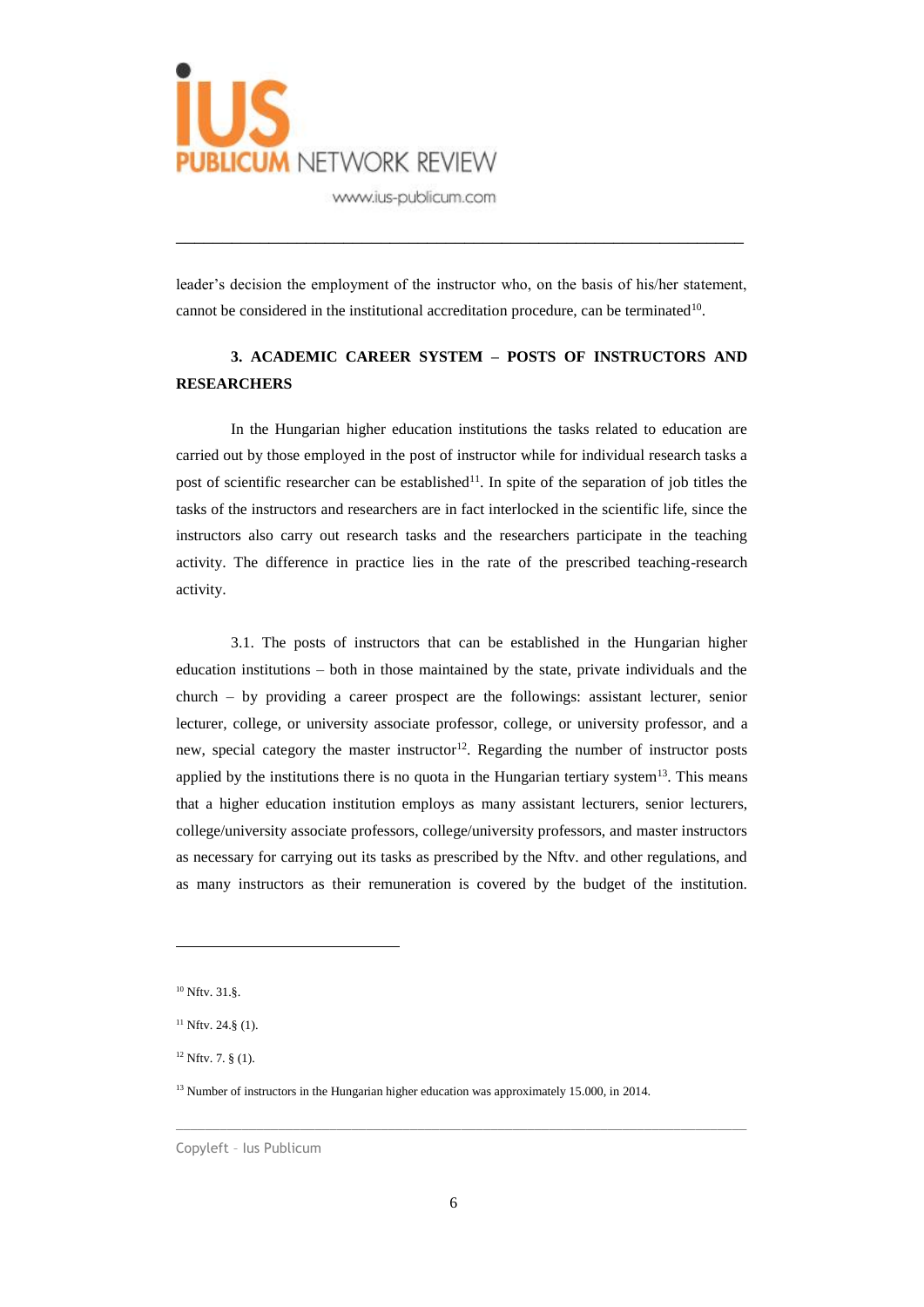

Consequently the career prospects in the instructor category are rather subjective, since they depend jointly on the instructor (whether he/she has met the requirements, e.g. doctoral degree or habilitation), the economic capacity of the higher education institution (whether the increased remuneration can be covered by the budget), and on the will of the leader of the workplace/institution (whether he/she makes a proposal for the tender for that post). *Figure 2. The rate of those employed in tertiary instructor scopes 2014.*

\_\_\_\_\_\_\_\_\_\_\_\_\_\_\_\_\_\_\_\_\_\_\_\_\_\_\_\_\_\_\_\_\_\_\_\_\_\_\_\_\_\_\_\_\_\_\_\_\_\_\_\_\_\_\_\_\_\_\_\_\_





Certain instructor posts can be taken through tender invited and published by the institution. The application terms are determined by the higher education institution in line with the Nftv. and the institutional regulations. In Hungary having a lower level position (for a certain period) is not a condition for accessing to certain tertiary posts. Despite the fact that such situation is rare, this provides the opportunity that if for example somebody meets the requirements prescribed by the Act and institutional regulations he/she can be appointed a university associate professor without having previously been an assistant lecturer or senior lecturer in higher education. At the same time meeting the terms and requirements for a lower post/s is included in the eligibility for a higher post. According to the legal regulation a tertiary instructor is obliged to have – on academic year average – at least 8 teaching hours a week in the post of university or college professor, at least 10 teaching hours a week in the post of associate professor, at least 12 teaching hours a week

Copyleft – Ius Publicum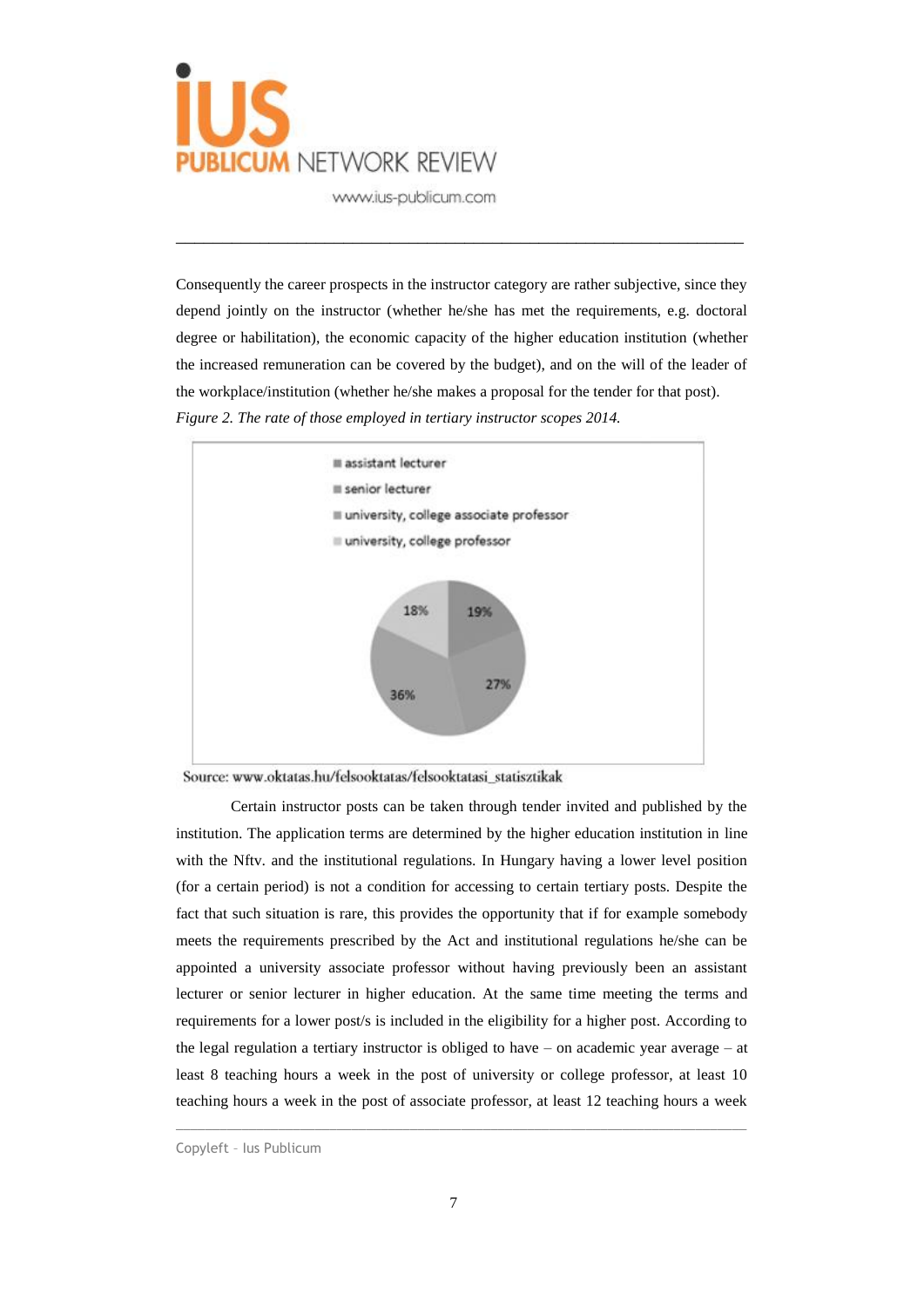

in the post of senior lecturer, assistant lecturer and master instructor (lectures, seminars, practices, or consultations for the students to prepare) within his/her working time. Apart from this the instructor is obliged to do scientific research/artistic activity in at least 20% of his/her working time<sup>14</sup>. The rate of the teaching/research activity in case of those having the post of an instructor is 80-20%. By observing these frameworks the higher education institution can set the instructor's organisation of working time freely in its own regulation so that e.g. the employer may increase the time spent on teaching by maximum 40%, or decrease by maximum 25%.

\_\_\_\_\_\_\_\_\_\_\_\_\_\_\_\_\_\_\_\_\_\_\_\_\_\_\_\_\_\_\_\_\_\_\_\_\_\_\_\_\_\_\_\_\_\_\_\_\_\_\_\_\_\_\_\_\_\_\_\_\_

a) The assistant lecturer is appointed by the leader of the Institution on the proposal of the senate/faculty council, the highest elected body of the higher education institution/or its faculty. If no stricter regulation is included in the employment standards of the higher education institution, the basic condition for the post of the assistant lecturer is to having started the doctoral studies<sup>15</sup>. General requirements for an assistant lecturer:

- thorough preparedness for the scientific/artistic discipline including the subject taught,

- publications at basic level, being able to publish also in a foreign language,

- appropriate pedagogical skills to keep in contact with the students,

- knowledge of the academic life, literature of the discipline, doing research work independently with the leading instructor's direction,

- having the pursuit to develop his/her scientific/artistic creative work original and individual in harmony with his/her instructor activity,

- participating in the professional public life of the institution. The assistant lecturer's activity is continuously viewed by the leading or assigned instructor, who gives a proposal for the appointment as senior lecturer if he/she meets the requirements for the post of senior lecturer.

b) The senior assistant is appointed by the leader of the Institution on the proposal of the senate/faculty council, the highest elected body of the higher education institution/or its

 $\overline{a}$ 

<sup>15</sup> Nftv. 28.§ (1) a.

 $14$  Nftv. 26.§ (1) (2).

Copyleft – Ius Publicum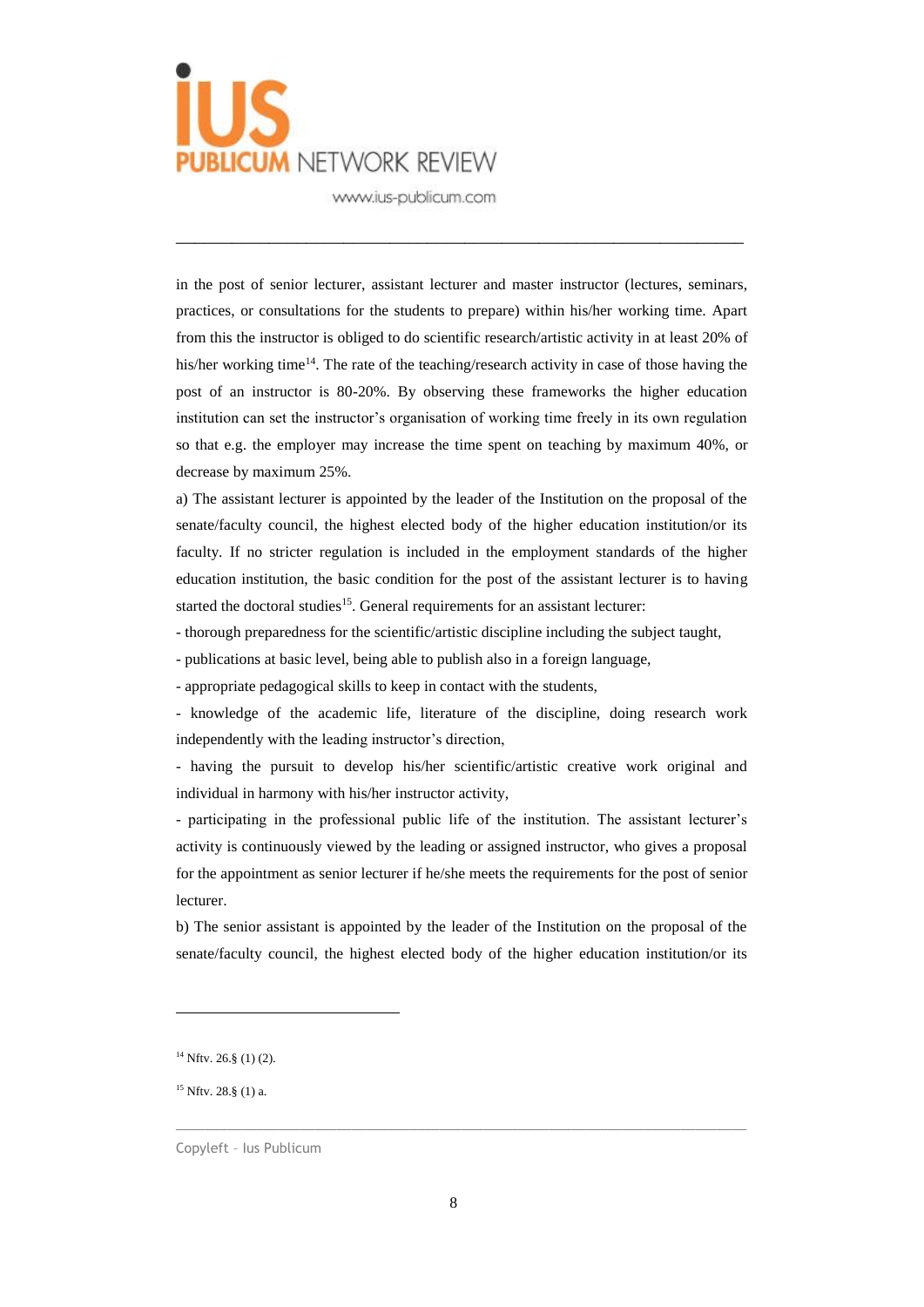

faculty. If no stricter regulation is included in the employment requirements of the higher education institution the basic condition for the post of the senior lecturer – and the posts at higher level  $-$  is to obtain the doctoral degree<sup>16</sup>. General requirements for a senior lecturer: - 4-5 years of higher education (teaching, research) experience,

\_\_\_\_\_\_\_\_\_\_\_\_\_\_\_\_\_\_\_\_\_\_\_\_\_\_\_\_\_\_\_\_\_\_\_\_\_\_\_\_\_\_\_\_\_\_\_\_\_\_\_\_\_\_\_\_\_\_\_\_\_

- overall knowledge of the scientific/artistic discipline including the subject taught,

- independent participation in the academic public life, regular publication activity in domestic and international relations, also in a foreign language,

- being respected by students, having correction, analysing and evaluating skills, methodological maturity,

- systematic-organising skill in the interest of the training objectives of the higher education institution, professional cooperation attitude,

- ability to elaborate the program of the subject.

c) The basic employment terms for a college associate professor is that he/she is appropriate for leading the study, scientific and artistic work of the students, and that he/she has the necessary practical professional experience<sup>17</sup>. Further general employment requirements for a collage associate professor:

- higher education instructor experience of a longer period,

- continuous content and methodological update of the material of the discipline taught, and leading of such activity,

- directing participation in doctoral training, participation of habilitated associate professors in doctoral and habilitation procedures,

- organising instructor and scientific work.

d) The basic employment terms for a college professor and university associate professor is that he/she is appropriate for leading the study, scientific and artistic work of the students, of those participating in the doctoral training, and of the assistant lecturers, and to give

 $\overline{a}$ 

 $17$  Nftv. 28.§ (2).

 $16$  Nftv. 28.§ (1) b.

Copyleft – Ius Publicum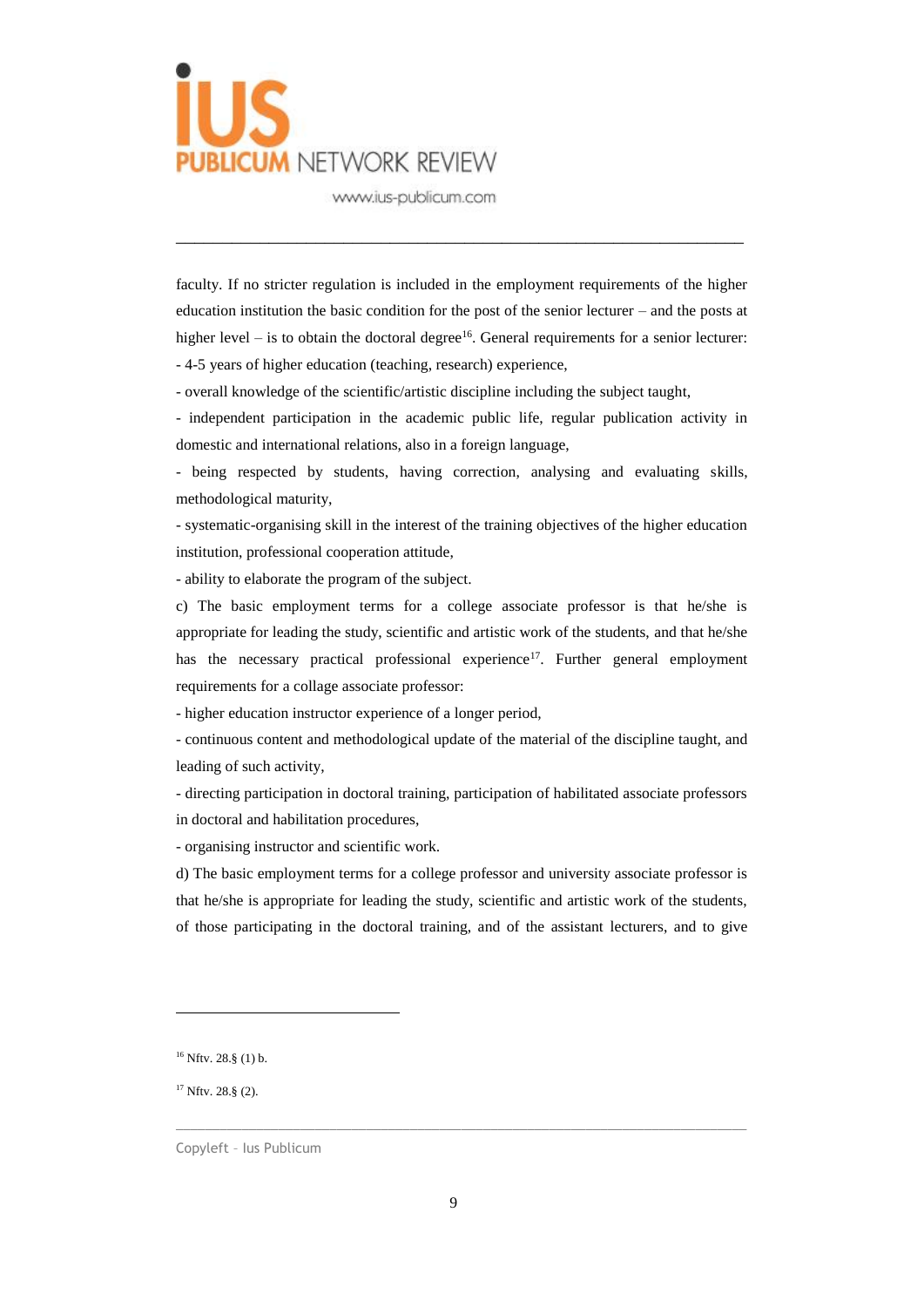

lectures in a foreign language, and to have the necessary experience obtained in teaching<sup>18</sup>. (It shall be noted that several Hungarian universities in their employment standards require a higher level of requirement for the post of university associate professor comparing to the legal regulations, namely the habilitated doctoral degree.) Since the college professor is appointed by the prime minister in Hungary, the condition for the employment of the college professor is that he/she is appointed by the prime minister or that he/she has already had been appointed. The university and college associate professor is appointed by the leader of the Institution on the proposal of the senate/faculty council, the highest elected body of the higher education institution/or its faculty. Further general criteria for college professors and university associate professors:

\_\_\_\_\_\_\_\_\_\_\_\_\_\_\_\_\_\_\_\_\_\_\_\_\_\_\_\_\_\_\_\_\_\_\_\_\_\_\_\_\_\_\_\_\_\_\_\_\_\_\_\_\_\_\_\_\_\_\_\_\_

- a longer period, 10 years of higher education (teaching, research) experience,

- overall knowledge of the discipline including the subject taught and its creative cultivation, necessary preparedness for joining the subject group, compiling the materials of the subjects individually, and giving lectures in a foreign language at a high level,

- scientific and science-organisational activity, representing his/her discipline in the domestic and international scientific life, his/her institution, and the professional representation of the country,

- proactive and directing participation in the institution's professional public life, especially in solving teaching-organisational tasks,

- the instructor is an acknowledged master in the field of the Hungarian science/art, is an individual with his/her own works,

- has intense domestic and international professional-teaching relationship, and professional acknowledgement.

e) The basic employment terms for a university professor is that he/she is a habilitated doctor, or has an equivalent international tertiary instructor practice, and he/she is an acknowledged representative of the given field of science or art internationally who carries out outstanding scientific research, or artistic activity. Based on his/her experience gained

 $\overline{a}$ 

<sup>18</sup> Nftv. 28.§ (3).

Copyleft – Ius Publicum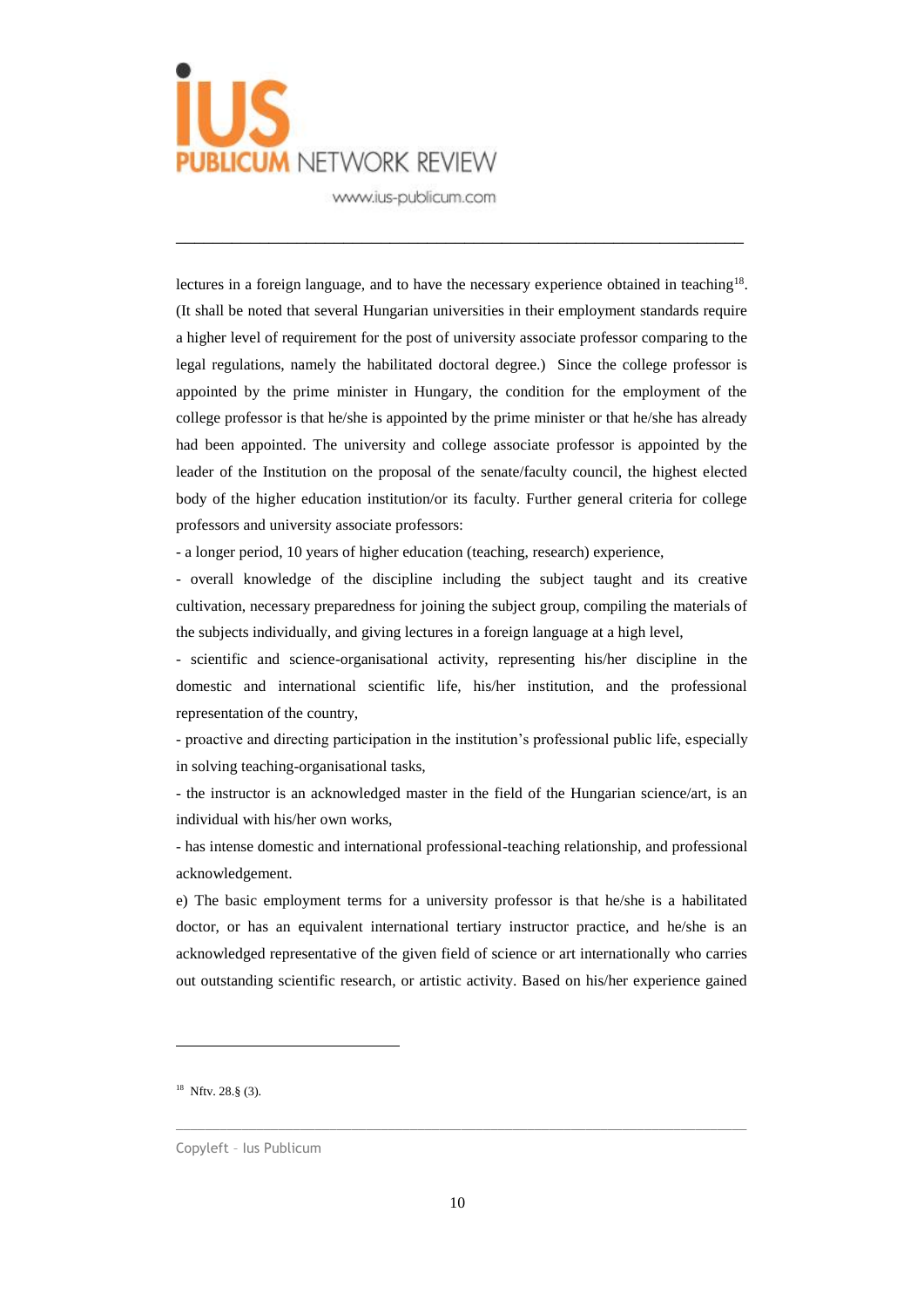

in teaching, research and research-organisation he/she is appropriate for leading the study, scientific and artistic work of the students, and those participating in doctoral training, and assistant lecturers; publishes, gives seminars and lectures in a foreign language<sup>19</sup>. In Hungary the procedure prior to being appointed as a university professor, which sometimes may last for a year, has many participants. After the university tendering and the senate's decision, the appointment to the post of university professor is initiated by the rector at the supervisory board, or the minister responsible for higher education. Prior to this, he/she has to get the expertise of the Hungarian Accreditation Committee (hereinafter referred to as Body) – as the independent Body operating in the field of higher education and carrying out expertise tasks – in which the Body assesses – among others – the teaching, scientific and artistic results of the candidate applying for the title of university professor. If the rector's proposal and the expertise of the Body are in harmony the minister makes a proposal for the university professor appointment at the head of state<sup>20</sup>. Further general employment requirements for a university professor:

\_\_\_\_\_\_\_\_\_\_\_\_\_\_\_\_\_\_\_\_\_\_\_\_\_\_\_\_\_\_\_\_\_\_\_\_\_\_\_\_\_\_\_\_\_\_\_\_\_\_\_\_\_\_\_\_\_\_\_\_\_

- has school creating teaching, scientific/artistic and professional works, has teaching and science-organisational experience, and leading skills,

- keeps regular and many-folded contact with the practical activity of his/her discipline, leads the performance of scientific tasks, participates in the work of domestic and international forums, and has professional cooperative skill,

- comparative academic literacy in his/her scientific/artistic field, ideological preparedness and giving lectures and seminars in two foreign languages, language knowledge appropriate for consultation,

- comparative academic and practical knowledge at international level of the discipline taught.

f) For the employment of the master instructor a master degree, at least ten years of professional-practical work experience and the proof of knowledge are necessary, and the

 $20$  Nftv. 69.  $\delta$ .

 $\overline{a}$ 

<sup>19</sup> Nftv. 28.§ (5).

Copyleft – Ius Publicum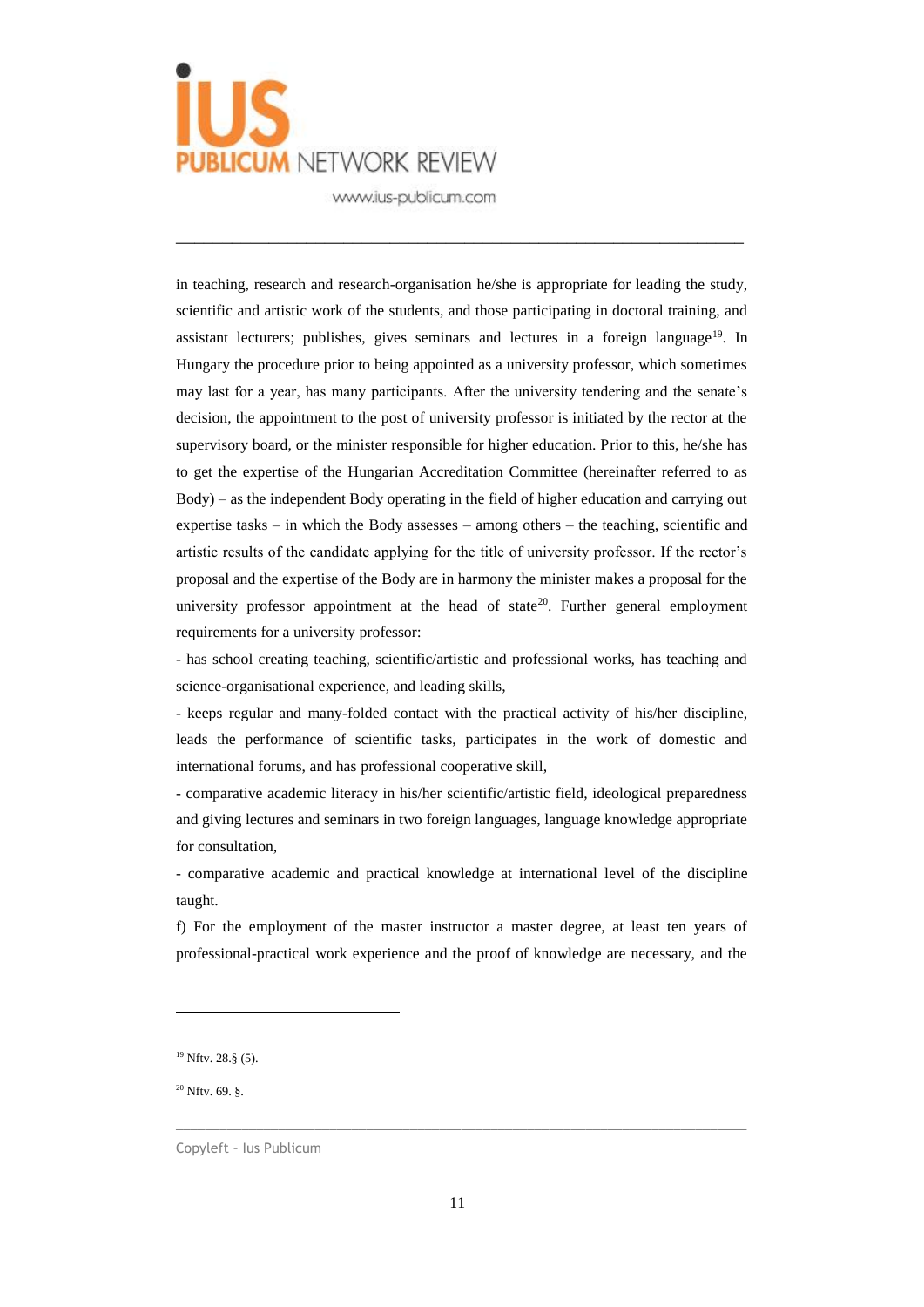

person shall be appropriate for providing the students with practical training<sup>21</sup>.nFurther general employment terms for a master instructor:

\_\_\_\_\_\_\_\_\_\_\_\_\_\_\_\_\_\_\_\_\_\_\_\_\_\_\_\_\_\_\_\_\_\_\_\_\_\_\_\_\_\_\_\_\_\_\_\_\_\_\_\_\_\_\_\_\_\_\_\_\_

- with his/her activity he/she proves his/her knowledge of the discipline including the subject taught,

- he/she has the necessary capability for compiling the material of the subject and for teaching at a high level,

- has teaching experience in higher education or adult training.

3.2. The other direction of the Hungarian academic career is the career opportunity of scientific research. Possible research posts in higher education institutions: assistant research fellow, research fellow, senior research fellow, research advisor, and research professor $^{22}$ . The number of the researchers of these posts, similarly to the instructors, is not limited, those elaborated in point 3.1. can generally be applied to establishing and filling in the post of scientific researcher<sup>23</sup>. In the Hungarian higher education those employed in the post of scientific researcher spend 80% of their working time with engaging in the scientific activity of the institution, and as part of their scope participate in the higher education institution's activity related to teaching<sup>24</sup>. Compared to the instructors the rate of the teaching-research activity of those in the post of researcher is reversed, namely 20-80%. In case of scientific researchers the minimum working obligation is not stipulated by law as it is in case of the instructors, namely the lower limit of the obligatory teaching hours per week. Consequently the regulation on the working obligation can be freely made by the higher education institutions. The data of the scientific researchers' scientific research activity results – similarly to those working in the post of instructor – must be registered in

 $\overline{a}$ 

<sup>&</sup>lt;sup>21</sup> Nftv. 28. $\S$  (6) instructor post introduced in September 2015.

<sup>&</sup>lt;sup>22</sup> Number of researchers in the Hungarian higher education was less than 2000, in 2014.

<sup>&</sup>lt;sup>23</sup> Sourc[e http://www.kormany.hu/download/d/90/30000/fels%C5%91oktat%C3%A1si](http://www.kormany.hu/download/d/90/30000/fels%C5%91oktat%C3%A1si) %20koncepci%C3%B3.pdf.

<sup>24</sup> Nftv. 33. §.

Copyleft – Ius Publicum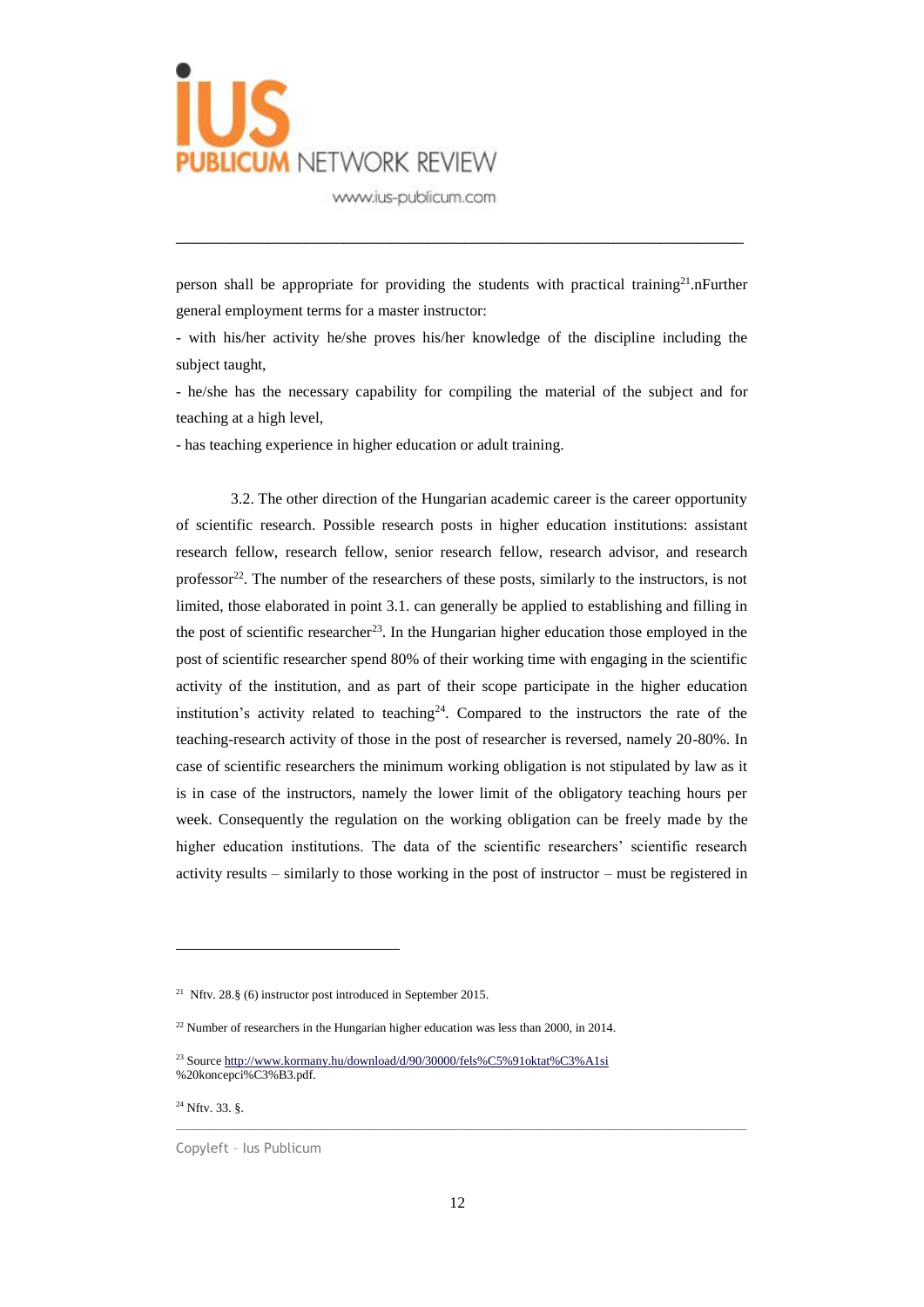

the database of the official registry of the Hungarian research results<sup>25</sup>. Everybody employed in the scientific research post is appointed by the leader of the Institution on the proposal of the senate/faculty council, the highest elected body of the higher education institution/or its faculty following the usual tender procedure in public sphere.

\_\_\_\_\_\_\_\_\_\_\_\_\_\_\_\_\_\_\_\_\_\_\_\_\_\_\_\_\_\_\_\_\_\_\_\_\_\_\_\_\_\_\_\_\_\_\_\_\_\_\_\_\_\_\_\_\_\_\_\_\_

- a) General employment terms for an assistant research fellow:
- master degree or equivalent qualification,
- legal relationship of doctoral candidate,
- individual creative research activity,
- teaching, seminar leading skills.
- b) General employment requirements for a research fellow:
- doctoral degree,
- some years of successful research, teaching practice,

- foreign language knowledge at such level that he/she can take part in professional debates, can give lectures in his/her field.

- c) General employment terms for a senior research fellow:
- a longer period of successful research, teaching practice,
- capability to lead the research work of the students and academic recruits,
- intense domestic and international relationship on the basis of his/her individual research practice,
- regular activity in domestic and international professional public life
- overall knowledge of his/her discipline, its creative cultivation, development,

- significant participation in elaborating the tasks of the higher education institution, in directing and controlling their implementation.

- d) Employment requirements for appointing research advisors and research professors:
- school creating teaching, scientific and professional works, teaching and scientificorganisational experience and direction skills,
- overall knowledge, creative cultivation and development of his/her scientific major,

 $\overline{a}$ 

<sup>25</sup> www.mtmt.hu.

Copyleft – Ius Publicum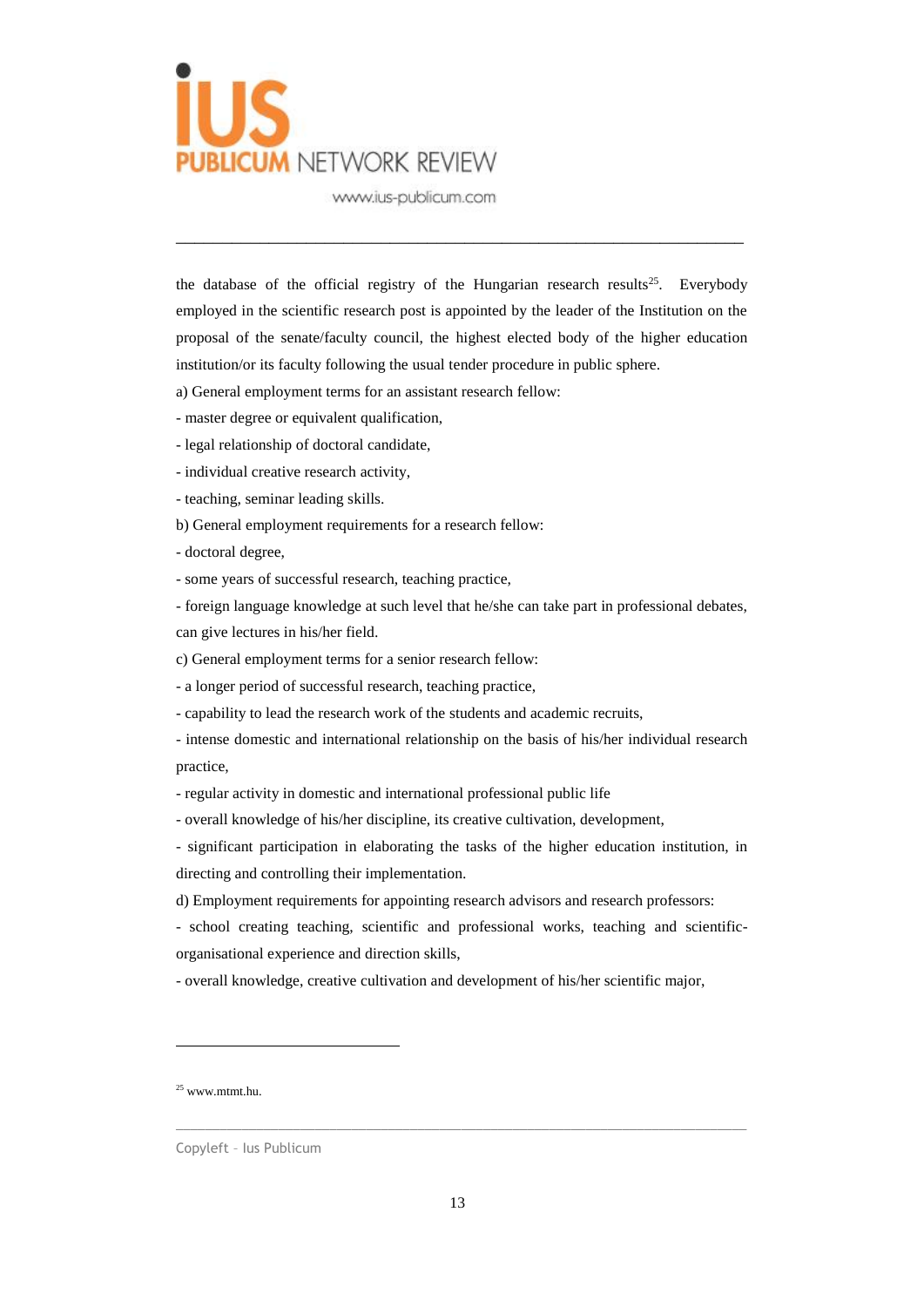

- regular and intense relationship with the practical field of his/her scientific/artistic discipline, directing scientific task performance, joining tender group activities,

\_\_\_\_\_\_\_\_\_\_\_\_\_\_\_\_\_\_\_\_\_\_\_\_\_\_\_\_\_\_\_\_\_\_\_\_\_\_\_\_\_\_\_\_\_\_\_\_\_\_\_\_\_\_\_\_\_\_\_\_\_

- professional representation of his/her institution in the field of science/art,

- helping directly or indirectly the university teaching-educating work in a proactive way, participation in doctoral training and habilitation procedures.

#### **4. ACADEMIC EVALUATION SYSTEM**

The Hungarian academic evaluation system is currently trigeminal; it consists of one degree and two academic titles built thereon. The universities are exclusively entitled to carry out the procedure of doctoral degree and habilitation; the academic doctoral degree can be obtained within the framework of the Hungarian Academy of Sciences.

4.1. The only doctoral degree that can be obtained in Hungary is the Doctor of Philosophy (PhD). In public university education it is subject to, among others, the accomplishment of doctoral school studies of 6 semesters (8 semesters from 2016), passing the PhD comprehensive examination, submitting the dissertation and its defence (within the framework of degree procedure). Based on the candidate's previous scientific performance  $-$  according to the decision of the university  $-$  he/she may prepare for obtaining the degree individually (individual preparation). The doctoral degrees are awarded by the doctoral committees of the universities. In Hungary arts graduates, theologians, scientists, lawyers, engineers, economists, doctors and vets can obtain PhD. The PhD equivalent in music, fine arts, and arts and crafts is the DLA (Doctor of Liberal Arts), which is different only in its name. In the Hungarian practice the doctoral degree is the prerequisite for the posts of senior lecturers, – and at higher level – instructors, and research fellows, and for the rate of the instructors having doctoral degree among all the employed instructors as regards to the university and college quality of the higher education institution<sup>26</sup>.

 $\overline{a}$ 

<sup>&</sup>lt;sup>26</sup> See under point 1.

Copyleft – Ius Publicum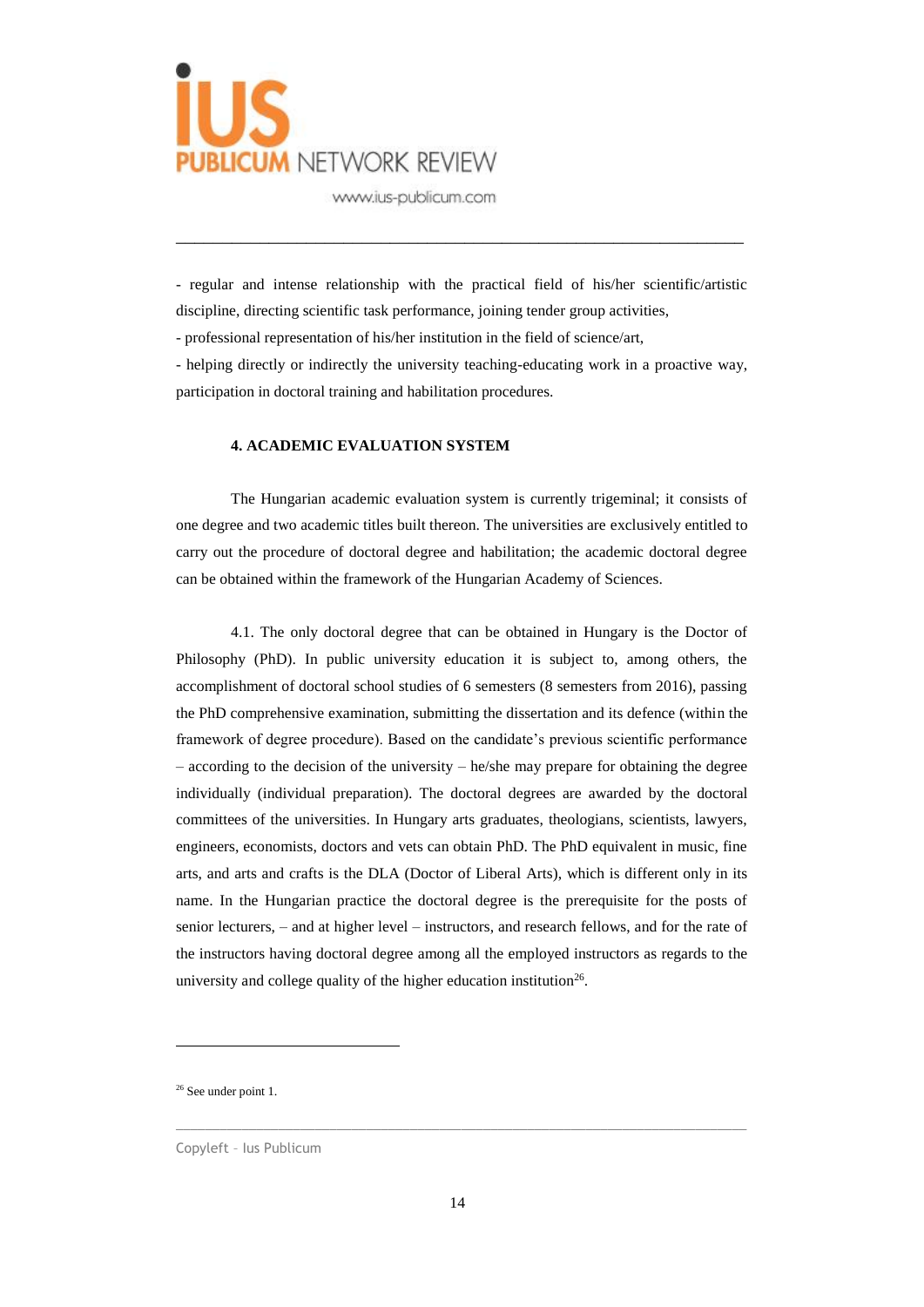

4.2. Habilitated doctor is the academic title following the doctoral degree. During the habilitation the instructor having a doctoral degree, by having two public lectures – in a foreign language – before the habilitation committee, and an audience usually consisting of university student testifies his/her teaching suitability, and proves the results of his/her creative scientific work carried out after having obtained the doctoral degree. The habilitation procedure can take place at the earliest within 4-5 years after having obtained PhD. It is different by disciplines within how many years habilitation takes place after having obtained PhD: in case of sciences it usually takes a shorter period of time, while in case of human sciences it takes longer. The habilitation requirements are different by disciplines and universities. The general terms for habilitation are the monographic work done after having obtained the doctoral degree and the quality and quantity of appropriate professional publications in domestic and international journals. Habilitation procedure can only be carried out in the disciplines in which the given university is entitled for doctoral training and awarding doctoral degree. The university habilitation committees of the disciplines are entitled to carry out the procedure and award the obtained habilitation.

\_\_\_\_\_\_\_\_\_\_\_\_\_\_\_\_\_\_\_\_\_\_\_\_\_\_\_\_\_\_\_\_\_\_\_\_\_\_\_\_\_\_\_\_\_\_\_\_\_\_\_\_\_\_\_\_\_\_\_\_\_

This second element of the academic evaluation system is in practice not a necessary title for those working in the research institutes as the habilitation originally examines the quality of teaching, and there is no teaching carried out in the research institutes. The habilitated doctoral degree is the statutory condition for the post of the professor in the Hungarian higher education, but as I have mentioned previously several universities prescribe it as a criterion for the employment of the associate professor.

4.3. The doctor of the Hungarian Academy of Sciences (Doctor Academiae Scientiarum Hungaricae, DSc) is the highest level of the academic title to be obtained in the academic procedure which is subject to scientific performance. The title of the Doctoral Council of the Academy can be awarded to the person with an outstanding academic performance who:

- is a Hungarian citizen, or a foreigner whose works is proved to be related to the Hungarian science,

- has a doctoral degree, since the attainment of which at least 5 years has elapsed,

Copyleft – Ius Publicum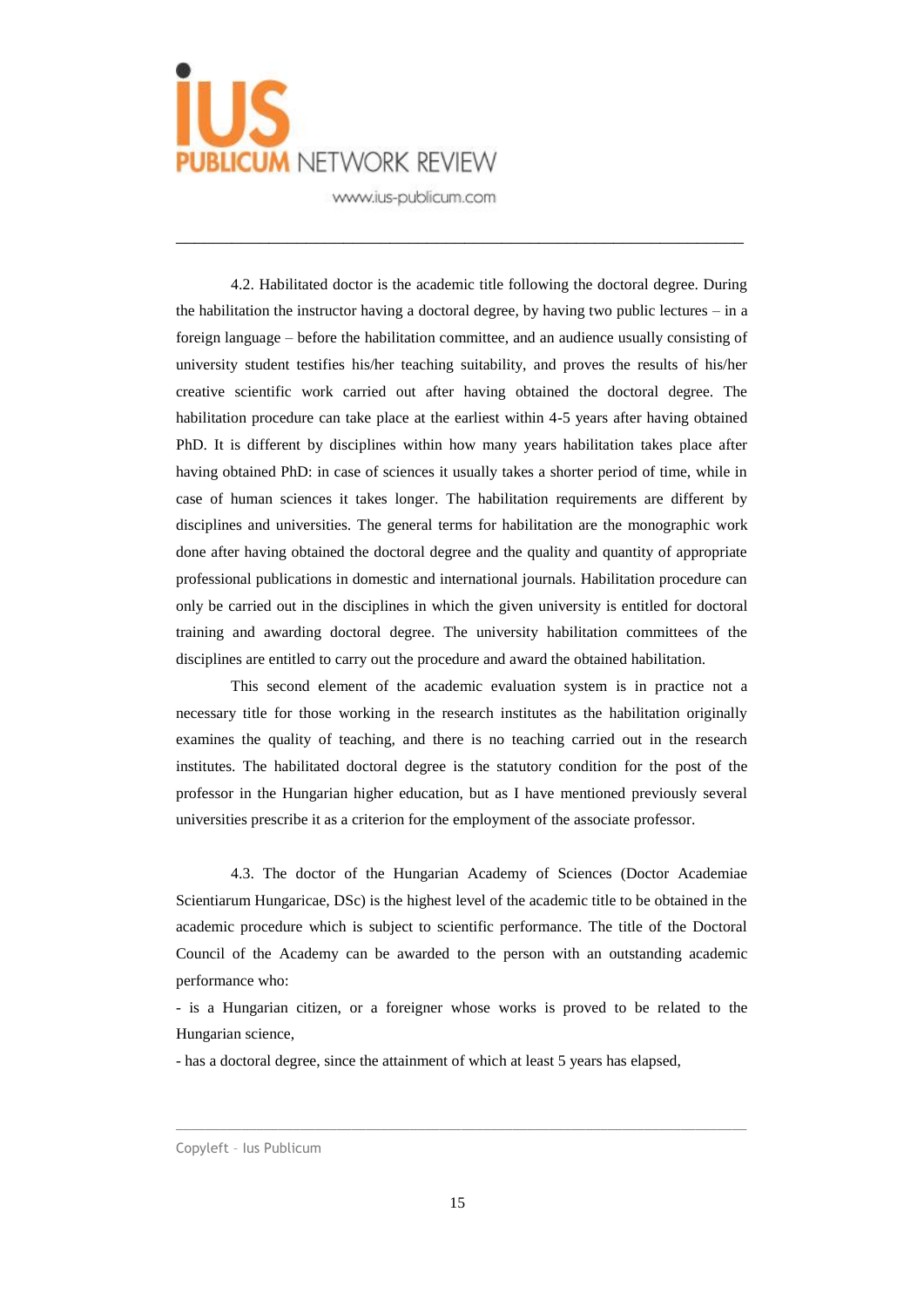

- elaborates an outstanding scientific research works acknowledged by reputable domestic and international circles of his/her discipline, which gives rise to significant resonance,

\_\_\_\_\_\_\_\_\_\_\_\_\_\_\_\_\_\_\_\_\_\_\_\_\_\_\_\_\_\_\_\_\_\_\_\_\_\_\_\_\_\_\_\_\_\_\_\_\_\_\_\_\_\_\_\_\_\_\_\_\_

- has improved the discipline and area of expertise with considerable original scientific result following the attainment of the doctoral degree thus contributing to the further development of science,

- participates in the domestic academic public life,

- summarizes his/her scientific results in a doctoral work $27$ .

Only those can be the member of the Hungarian Academy of Sciences who have been awarded Doctor of the Academy title.

### **5. REMUNERATION OF THE ACADEMIC SPHERE**

5.1. In public higher education and research institutions the instructor and researcher's salaries – as that of the public service employees – together with all other public employees – are set by law and government decree<sup>28</sup>. Their guaranteed salary is the minimum which the higher education institution is obliged to pay the employee of that post. The universities and colleges can only divert from this statutory minimum in a positive direction but regarding the underfinancing of the Hungarian higher education system there is hardly any example of this.

 $\overline{a}$ 

<sup>&</sup>lt;sup>27</sup> Doctoral Rules of the Hungarian Academy of Sciences 1. $\S$  (1).

<sup>28</sup> Annex 2 of Kjt. and Gov. decree 395/2015. (XII. 12.).

Copyleft – Ius Publicum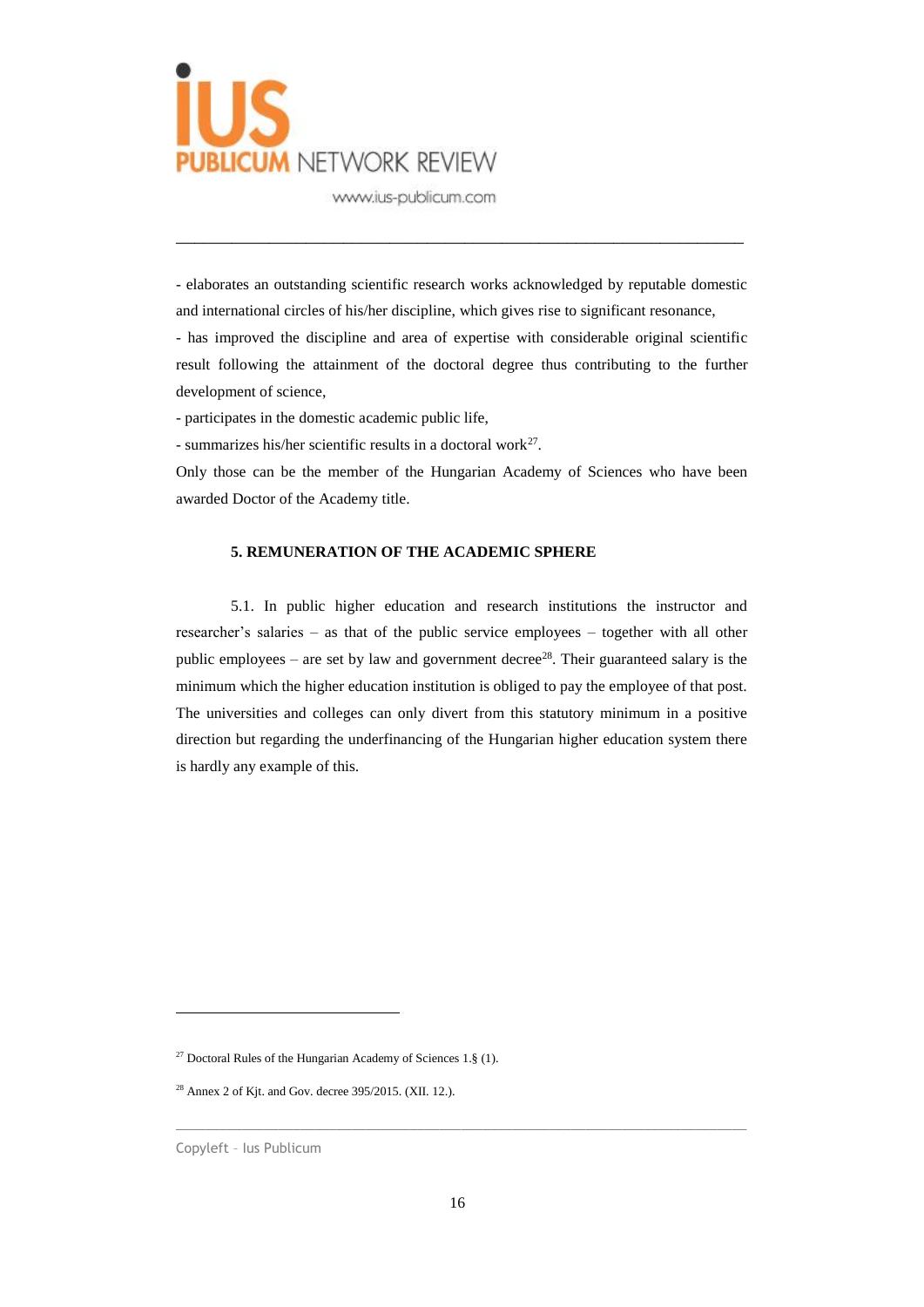

| post                                 | Grade 1 | Grade 2 | Grade 3 | Grade 4 |
|--------------------------------------|---------|---------|---------|---------|
| assistant lecturer                   | 600     | 648     |         |         |
| senior lecturer                      | 810     | 810     | 861     |         |
| associate college professor          | 894     | 942     | 990     |         |
| associate professor                  | 1135    | 1184    | 1232    | 1379    |
| college professor                    | 1217    | 1265    | 1314    | 1460    |
| university professor                 | 1623    | 1671    | 1719    |         |
| master instructor                    | 827     | 876     |         |         |
| assistant research fellow            | 648     |         |         |         |
| research fellow                      | 810     |         |         |         |
| senior research fellow               | 1135    | 1184    | 1232    |         |
| research professor, research advisor | 1623    | 1671    | 1719    |         |

|  | Table 1. Guaranteed salary of the lecturers and researchers in higher education 2016. |  |  |  |  |  |
|--|---------------------------------------------------------------------------------------|--|--|--|--|--|
|  | (Euro/month) <sup>29</sup>                                                            |  |  |  |  |  |

\_\_\_\_\_\_\_\_\_\_\_\_\_\_\_\_\_\_\_\_\_\_\_\_\_\_\_\_\_\_\_\_\_\_\_\_\_\_\_\_\_\_\_\_\_\_\_\_\_\_\_\_\_\_\_\_\_\_\_\_\_

In public institutions the posts of assistant lecturer and master instructor are divided into 2 grades, the posts of senior lecturer, associate college professor and university professor, and senior research fellow, research professor and research advisor are divided into 3 grades, the posts of associate professor and associate college professor are divided into 4 grades. The salary grade must be defined on the basis of the period the instructor and researcher spent in the higher education and research institution in the given post (except for grade 4 as in these two cases the 'grade leap' is subject to habilitation and the compliance with other terms prescribed in the university regulation). The instructors and researchers employed in public institutions, if they comply with other statutory and university terms, must be classified in higher grade<sup>30</sup> as follows:

 $\_$  ,  $\_$  ,  $\_$  ,  $\_$  ,  $\_$  ,  $\_$  ,  $\_$  ,  $\_$  ,  $\_$  ,  $\_$  ,  $\_$  ,  $\_$  ,  $\_$  ,  $\_$  ,  $\_$  ,  $\_$  ,  $\_$  ,  $\_$  ,  $\_$  ,  $\_$  ,  $\_$  ,  $\_$  ,  $\_$  ,  $\_$  ,  $\_$  ,  $\_$  ,  $\_$  ,  $\_$  ,  $\_$  ,  $\_$  ,  $\_$  ,  $\_$  ,  $\_$  ,  $\_$  ,  $\_$  ,  $\_$  ,  $\_$  ,

30 Kjt.79/D §.

 $\overline{a}$ 

Copyleft – Ius Publicum

<sup>&</sup>lt;sup>29</sup> Gross sums effective of January 2016, calculating with the currency of 310 Ft/Eur. The sums are expected to increase by 5-5% in 2017, and 2018.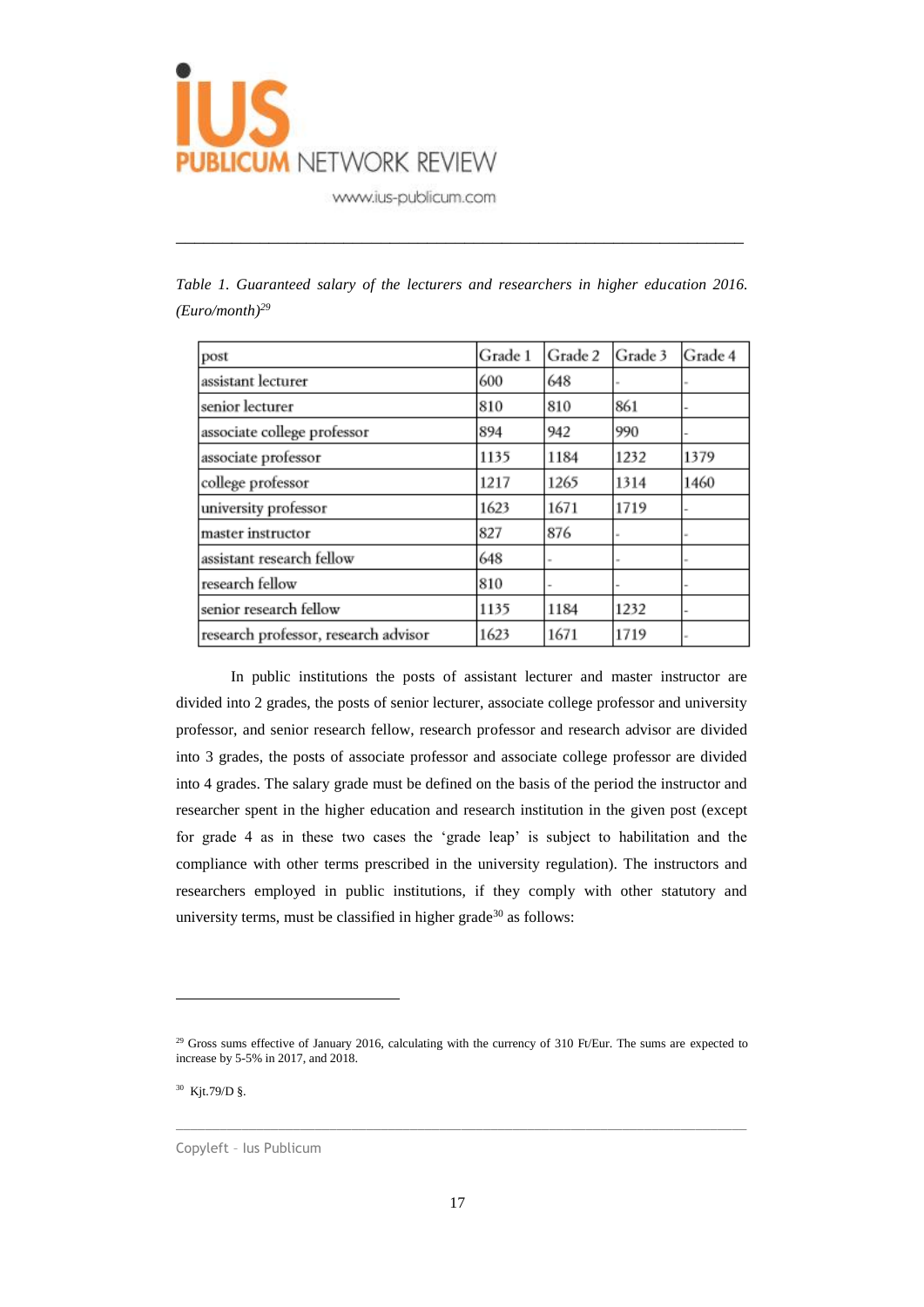

- in cases of university professor, college professor, research professor and research advisor after having spent five years in the given post in the previous grade,

\_\_\_\_\_\_\_\_\_\_\_\_\_\_\_\_\_\_\_\_\_\_\_\_\_\_\_\_\_\_\_\_\_\_\_\_\_\_\_\_\_\_\_\_\_\_\_\_\_\_\_\_\_\_\_\_\_\_\_\_\_

- in cases of associate professor, associate college professor, senior research fellow and research fellow after having spent ten years in the given post in the previous grade,

- in cases of assistant lecturer and master instructor after having complied with the prescribed institutional terms.

In institutions maintained by private individuals and the church the instructors' salary is subject to negotiation, however, it is usually higher than their colleagues' salary employed in public institutions.

5.2. The work of the doctors of the Hungarian Academy of Sciences who live in Hungary is acknowledged by monthly honorarium for their scientific performance and public body engagement paid by the Academy, which those bearing the title are entitled to for life once it has been awarded. It is gross  $\epsilon$ 290 per month in January 2016<sup>31</sup>. The president of the Academy withdraws/suspends the payment of the honorarium if the court in final judgment attributes criminal-law liability to the entitled for having committed a crime and the entitled is under imprisonment, or convictions and disqualifications<sup>32</sup>.

#### **6. SITUATION ASSESSMENT**

Following the public law system change the Hungarian higher education system is still struggling with numerous problems and challenges. Primarily the reason for this is that in the last 25 years the professional and political minimum consensus has failed to be established regarding the structural and operational regulation and financing of the sector. With regard to the instructor-researcher staff it is reflected in the lack of their financial and moral respect. The unpredictable working requirements which change by some years, the

 $\overline{a}$ 

<sup>31</sup> Gov. decree 4/1995. (I.20.) 13.§ (1).

 $32$  Act XL of 1994 on the Hungarian Academy of Sciences 8. § (3), 8/A. § (1)

Copyleft – Ius Publicum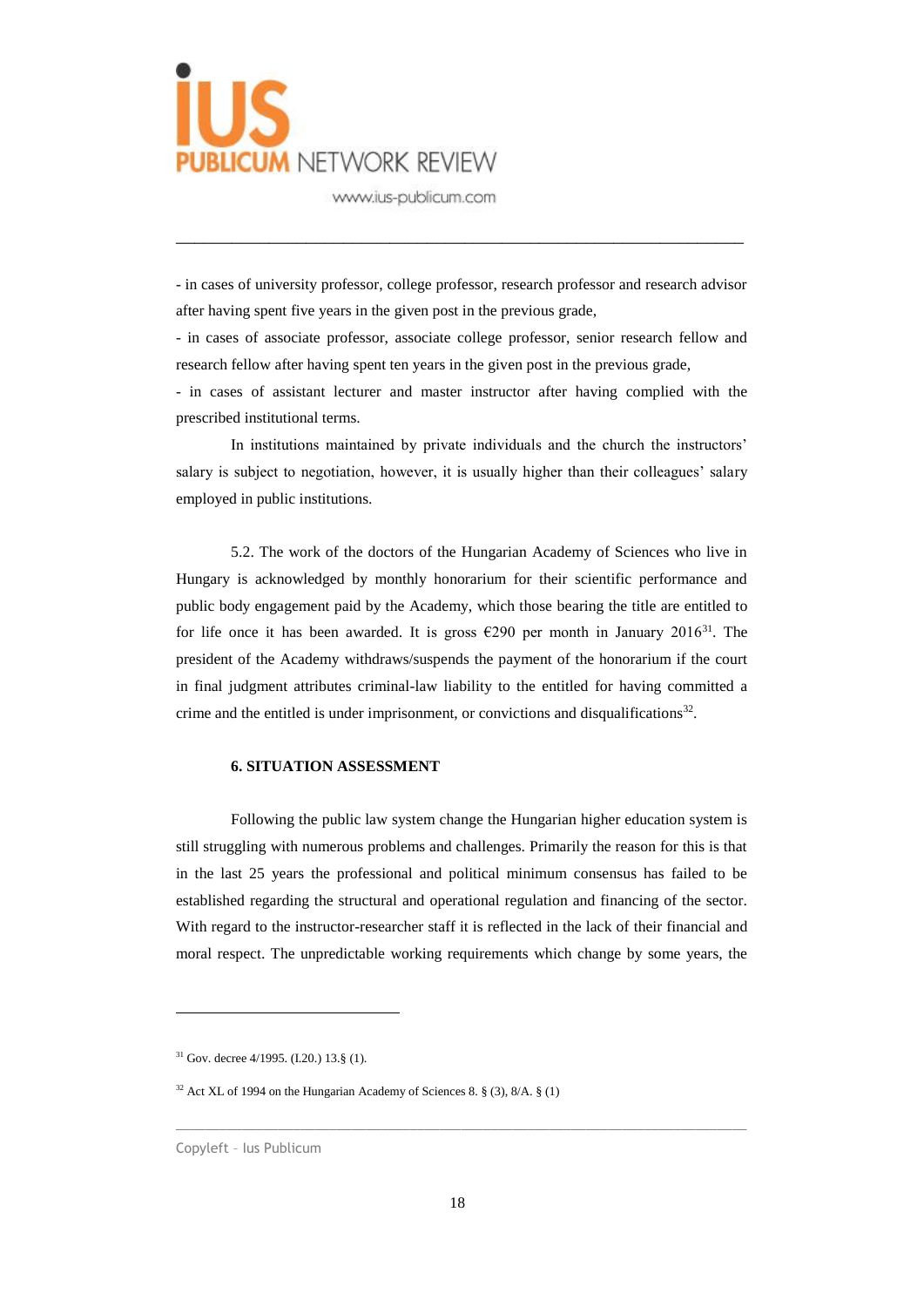

decline in quality due to mass higher education, or the exuberant administration – besides low salaries – created a situation due to which the 'academic world' is not an attractive perspective for the young instructors and researchers. The situation has accurately been reflected in the radical decrease in the number of assistant lecturers and senior lecturers in the last 15 years, while the number of students after the initial increase today by and large equals to the data collected at the turn of the millennium.

\_\_\_\_\_\_\_\_\_\_\_\_\_\_\_\_\_\_\_\_\_\_\_\_\_\_\_\_\_\_\_\_\_\_\_\_\_\_\_\_\_\_\_\_\_\_\_\_\_\_\_\_\_\_\_\_\_\_\_\_\_

*Figure 3. Change in the number of assistant lecturers and senior lecturers between 2000 and 2014.*



Source: www.oktatas.hu/felsooktatas/felsooktatasi\_statisztikak

The governmental strategy of "Changing Gear in Higher Education"<sup>33</sup> aimed at establishing an internationally also competitive Hungarian higher education in 2015. In order to achieve this, the plan includes – among others – the elaboration of the tertiary instructors' performance appraisal, the introduction of a performance centred career system, and the creation of a competitive remuneration. In order to increase the effectiveness of the tertiary research-development-innovation role the government's objective is to increase the number of the university researchers by 50%. To lay the foundation for this it is necessary to transform the current PhD training, which they seek to achieve by extending the training

 $\overline{a}$ 

<sup>33</sup>www.kormany.hu/download/d/90/30000/fels%C5%91oktat%C3%A1si%20koncepci%C3% B3.pdf.

Copyleft – Ius Publicum